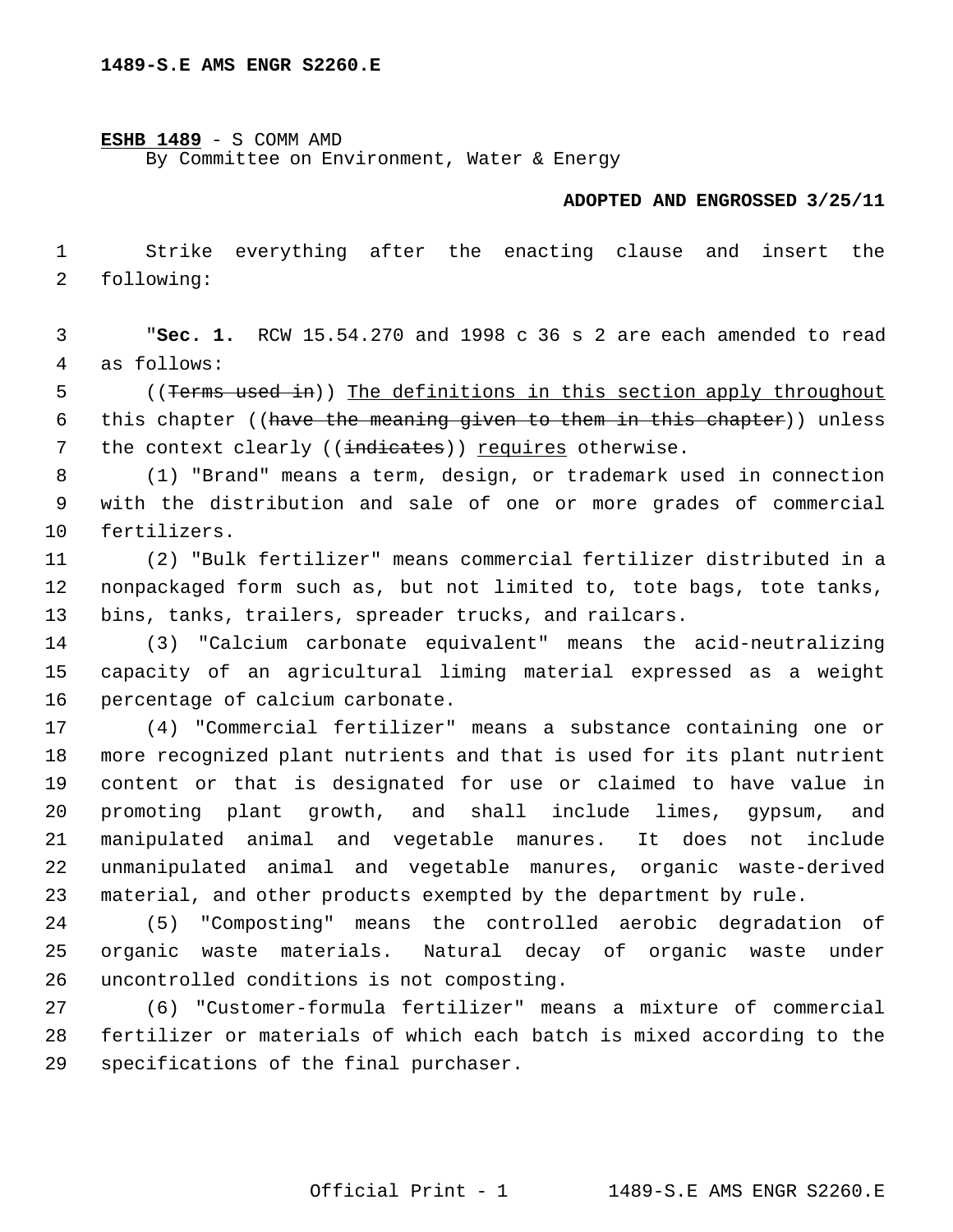(7) "Department" means the department of agriculture of the state of Washington or its duly authorized representative.

(8) "Director" means the director of the department of agriculture.

 (9) "Distribute" means to import, consign, manufacture, produce, compound, mix, or blend commercial fertilizer, or to offer for sale, sell, barter, exchange, or otherwise supply commercial fertilizer in this state.

(10) "Distributor" means a person who distributes.

 (11) "Fertilizer material" means a commercial fertilizer that either:

 (a) Contains important quantities of no more than one of the 12 primary plant nutrients: Nitrogen, phosphate, and potash;

 (b) Has eighty-five percent or more of its plant nutrient content present in the form of a single chemical compound; or

 (c) Is derived from a plant or animal residue or by-product or natural material deposit that has been processed in such a way that its content of plant nutrients has not been materially changed except by purification and concentration.

 (12) "Grade" means the percentage of total nitrogen, available phosphoric acid, and soluble potash stated in whole numbers in the same terms, order, and percentages as in the "guaranteed analysis," unless otherwise allowed by a rule adopted by the department. Specialty fertilizers may be guaranteed in fractional units of less than one percent of total nitrogen, available phosphorus or phosphoric acid, and soluble potassium or potash. Fertilizer materials, bone meal, manures, and similar materials may be guaranteed in fractional units.

(13) "Guaranteed analysis."

 (a) Until the director prescribes an alternative form of "guaranteed analysis" by rule the term "guaranteed analysis" shall mean the minimum percentage of plant nutrients claimed in the following order and form:

| -32 | Total nitrogen $(N)$ percent                 |  |
|-----|----------------------------------------------|--|
| 33  | Available phosphoric acid $(P_2O_5)$ percent |  |
| -34 | Soluble potash $(K, O)$ percent              |  |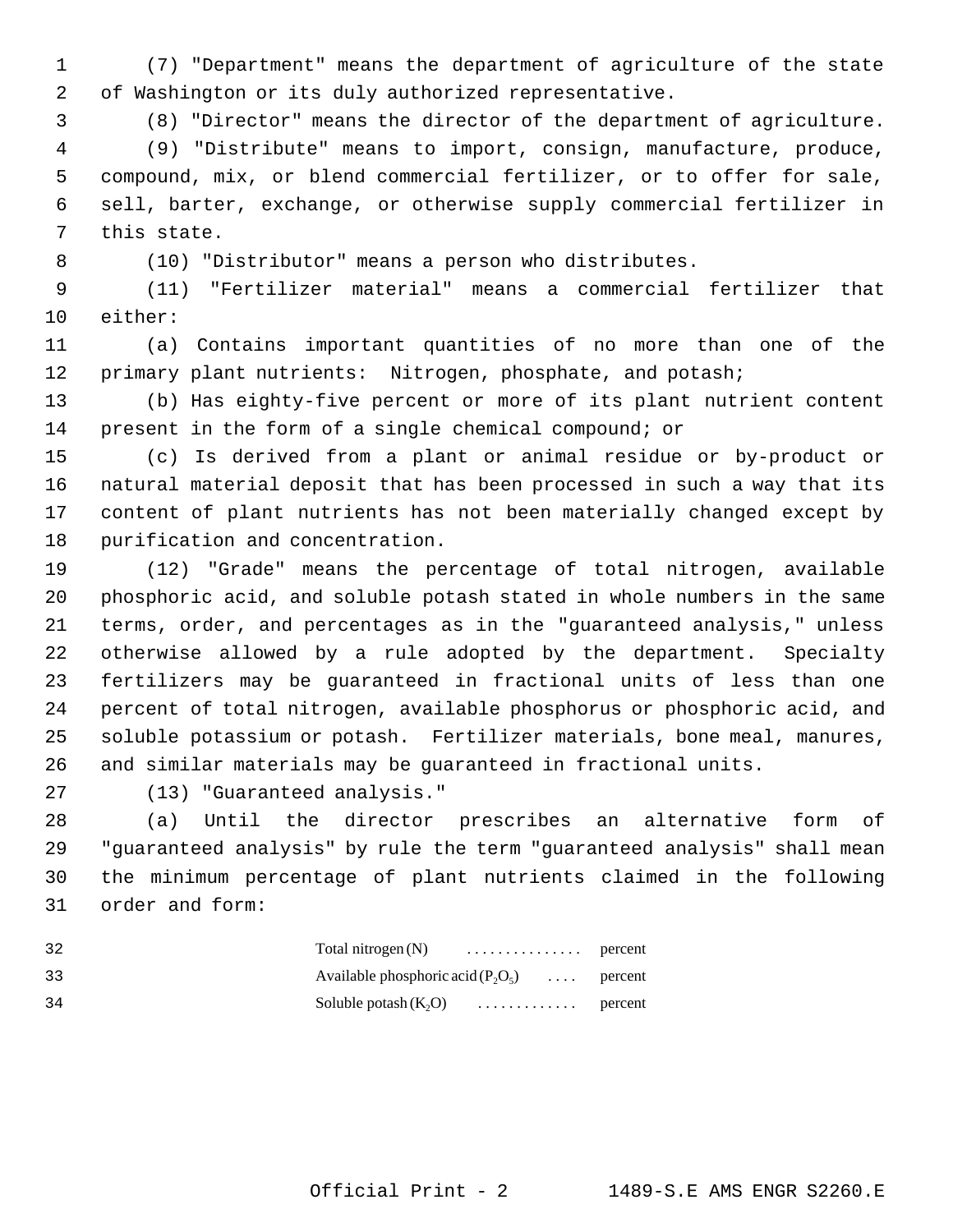The percentage shall be stated in whole numbers unless otherwise allowed by the department by rule.

 The "guaranteed analysis" may also include elemental guarantees for phosphorus (P) and potassium (K).

 (b) For unacidulated mineral phosphatic material and basic slag, bone, tankage, and other organic phosphatic materials, the total phosphoric acid or degree of fineness may also be guaranteed.

 (c) Guarantees for plant nutrients other than nitrogen, phosphorus, and potassium shall be as allowed or required by rule of the department. The guarantees for such other nutrients shall be expressed in the form of the element.

 (d) The guaranteed analysis for limes shall include the percentage of calcium or magnesium expressed as their carbonate; the calcium carbonate equivalent as determined by methods prescribed by the association of official analytical chemists; and the minimum percentage of material that will pass respectively a one hundred mesh, sixty mesh, and ten mesh sieve. The mesh size declaration may also include the percentage of material that will pass additional mesh sizes.

 (e) In commercial fertilizer, the principal constituent of which is 20 calcium sulfate (gypsum), the percentage of calcium sulfate (CaSO<sub>4</sub>.2H<sub>2</sub>O) shall be given along with the percentage of total sulfur.

 (14) "Imported fertilizer" means any fertilizer distributed into Washington from any other state, province, or country.

 (15) "Label" means the display of all written, printed, or graphic matter, upon the immediate container, or a statement accompanying a fertilizer.

 (16) "Labeling" includes all written, printed, or graphic matter, upon or accompanying a commercial fertilizer, or advertisement, brochures, posters, television, and radio announcements used in promoting the sale of such fertilizer.

 (17) "Licensee" means the person who receives a license to distribute a commercial fertilizer under the provisions of this chapter.

 (18) "Lime" means a substance or a mixture of substances, the principal constituent of which is calcium or magnesium carbonate, hydroxide, or oxide, singly or combined.

 (19) "Manipulation" means processed or treated in any manner, including drying to a moisture content less than thirty percent.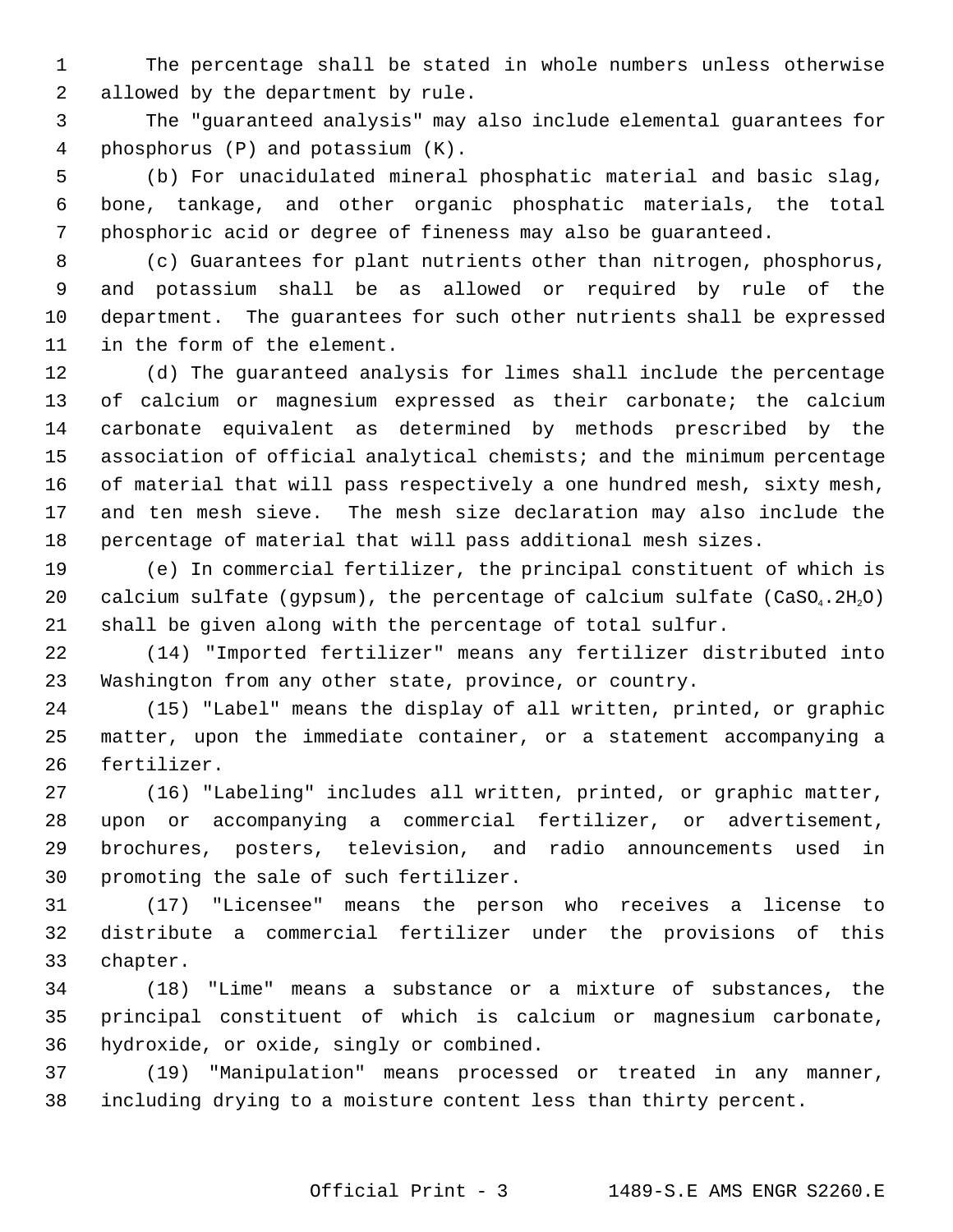(20) "Manufacture" means to compound, produce, granulate, mix, blend, repackage, or otherwise alter the composition of fertilizer materials.

 (21) "Micronutrients" are: Boron; chlorine; cobalt; copper; iron; 5 manganese; molybdenum; sodium; and zinc.

 (22) "Micronutrient fertilizer" means a produced or imported commercial fertilizer that contains commercially valuable concentrations of micronutrients but does not contain commercially valuable concentrations of nitrogen, phosphoric acid, available phosphorus, potash, calcium, magnesium, or sulfur.

 (23) "Official sample" means a sample of commercial fertilizer taken by the department and designated as "official" by the department.

 (24) "Organic waste-derived material" means grass clippings, leaves, weeds, bark, plantings, prunings, and other vegetative wastes, uncontaminated wood waste from logging and milling operations, food wastes, food processing wastes, and materials derived from these wastes through composting. "Organic waste-derived material" does not include products that include biosolids.

 (25) "Packaged fertilizer" means commercial fertilizers, either agricultural or specialty, distributed in nonbulk form.

 (26) "Person" means an individual, firm, brokerage, partnership, corporation, company, society, or association.

(27) "Percent" or "percentage" means the percentage by weight.

 (28) "Produce" means to compound or fabricate a commercial fertilizer through a physical or chemical process, or through mining. "Produce" does not include mixing, blending, or repackaging commercial fertilizer products.

 (29) "Registrant" means the person who registers commercial fertilizer under the provisions of this chapter.

 (30) "Specialty fertilizer" means a commercial fertilizer distributed primarily for nonfarm use, such as, but not limited to, use on home gardens, lawns, shrubbery, flowers, golf courses, municipal parks, cemeteries, greenhouses, and nurseries.

(31) "Ton" means the net weight of two thousand pounds avoirdupois.

 (32) "Total nutrients" means the sum of the percentages of total nitrogen, available phosphoric acid, and soluble potash as guaranteed and as determined by analysis.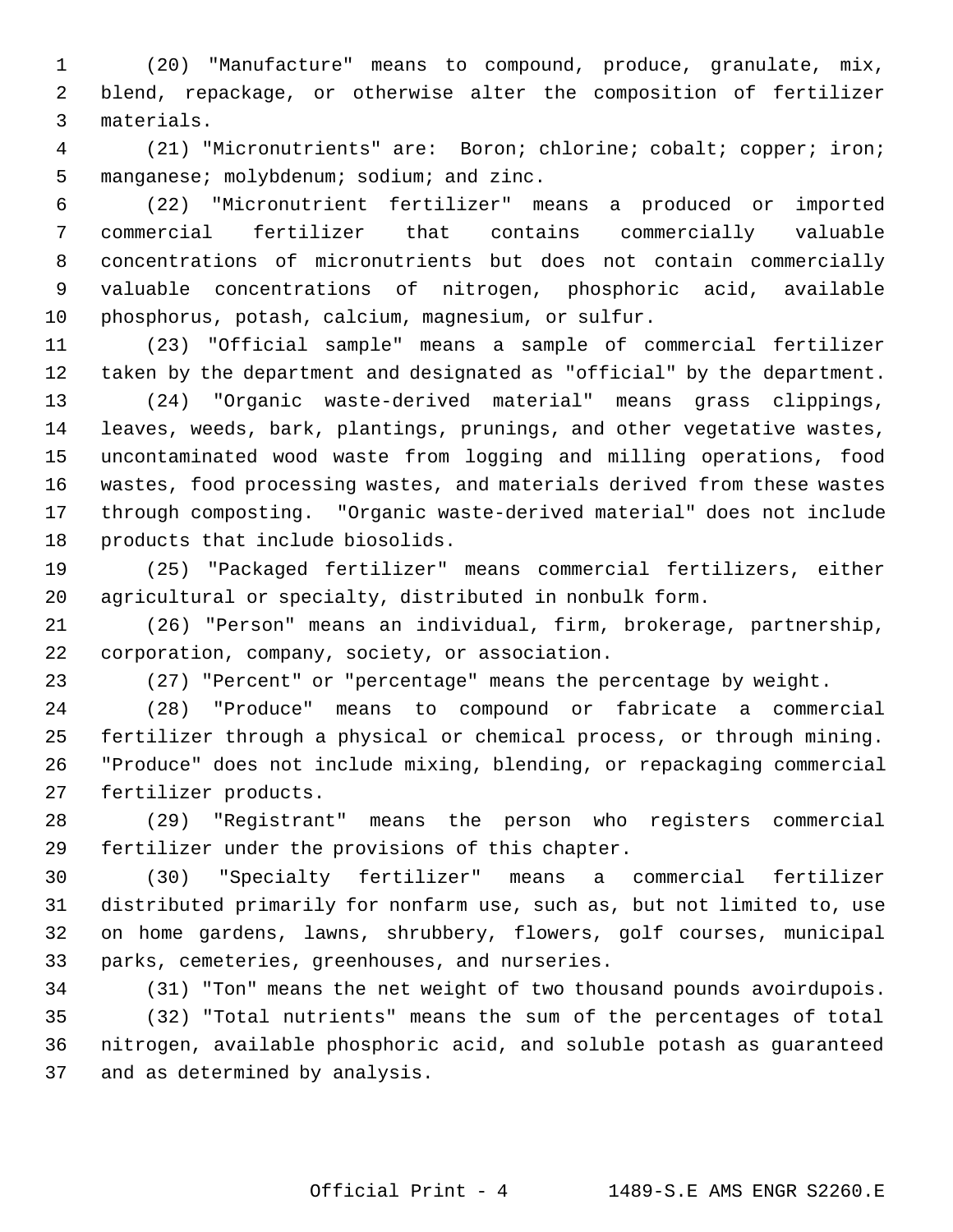(33) "Washington application rate" is calculated by using an averaging period of up to four consecutive years that incorporates agronomic rates that are representative of soil, crop rotation, and climatic conditions in Washington state.

 (34) "Waste-derived fertilizer" means a commercial fertilizer that is derived in whole or in part from solid waste as defined in chapter 70.95 or 70.105 RCW, or rules adopted thereunder, but does not include fertilizers derived from biosolids or biosolids products regulated under chapter 70.95J RCW or wastewaters regulated under chapter 90.48 RCW.

11 (35)(a) "Turf" means land, including residential property, 12 commercial property, and publicly owned land, which is planted in 13 closely mowed, managed grass.

 (b) "Turf" does not include pasture land, land used to grow grass 15 for sod, or any other land used for agricultural production or 16 residential vegetable or flower gardening.

17 (36) "Turf fertilizer" means a commercial fertilizer that is labeled for use on turf.

 NEW SECTION. **Sec. 2.** A new section is added to chapter 15.54 RCW to read as follows:

(1) A person may not:

 (a) Except as otherwise provided in this section, apply turf fertilizer that is labeled as containing phosphorus to turf;

 (b) Apply turf fertilizer labeled as containing phosphorus to turf when the ground is frozen;

 (c) Intentionally apply turf fertilizer labeled as containing phosphorus to an impervious surface;

 (d) Except as otherwise provided in this section, sell turf fertilizer that is labeled as containing phosphorus; or

 (e) Display turf fertilizer that is labeled as containing phosphorus in a retail store unless the turf fertilizer is also clearly labeled for a use permitted by this section.

 (2) The prohibitions in this section on the application, sale, and retail display of turf fertilizer that is labeled as containing 35 phosphorus, other than the prohibitions in subsection  $(1)(b)$  and  $(c)$  of this section, do not apply in the following instances: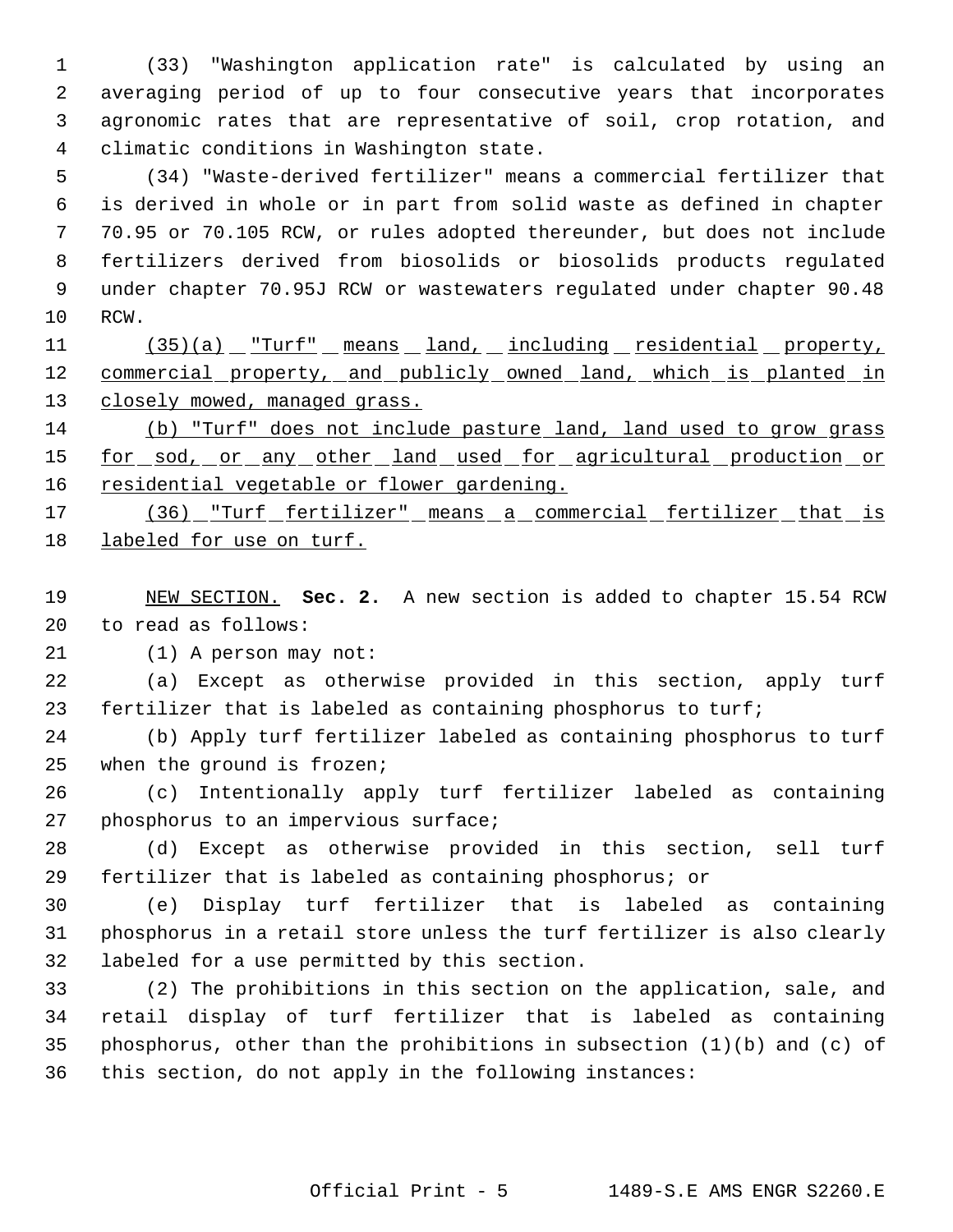(a) Application for the purpose of establishing grass or repairing damaged grass, using either seeds or sod, during the growing season in which the grass is established;

 (b) Application to an area if the soil in the area is deficient in plant available phosphorus, as shown by a soil test performed no more than thirty-six months before the application; or

 (c) Application to pasture, interior house plants, flower and vegetable gardens located on either public or private property, land used to grow grass for sod, or any land used for agricultural or silvicultural production.

 (3) If a retailer can show proof that a product prohibited for sale under subsection (1)(d) and (e) of this section was in stock and physically in the retail location before January 1, 2012, that retail location may sell that product until it is sold out.

(4)(a) Nothing in this section:

 (i) Requires the enforcement or monitoring of compliance with this section by local governments; or

 (ii) Requires local governments to participate in the administration of this section, including the verification of soil tests under subsection (2)(b) of this section.

 (b) A city or county may not adopt a local ordinance regarding the application or sale of turf fertilizer that is labeled as containing phosphorus that is less restrictive than this section.

 **Sec. 3.** RCW 15.54.470 and 1998 c 36 s 11 are each amended to read as follows:

26 (1) Except for violations of section 2 of this act, any person who violates any provision of this chapter shall be guilty of a misdemeanor, and the fines collected shall be disposed of as provided under RCW 15.54.480.

 (2) Nothing in this chapter shall be considered as requiring the department to report for prosecution or to cancel the registration of a commercial fertilizer product or to stop the sale of fertilizers for violations of this chapter, when violations are of a minor character, and/or when the department believes that the public interest will be served and protected by a suitable notice of the violation in writing.

 (3) It shall be the duty of each prosecuting attorney to whom any violation of this chapter is reported, to cause appropriate proceedings